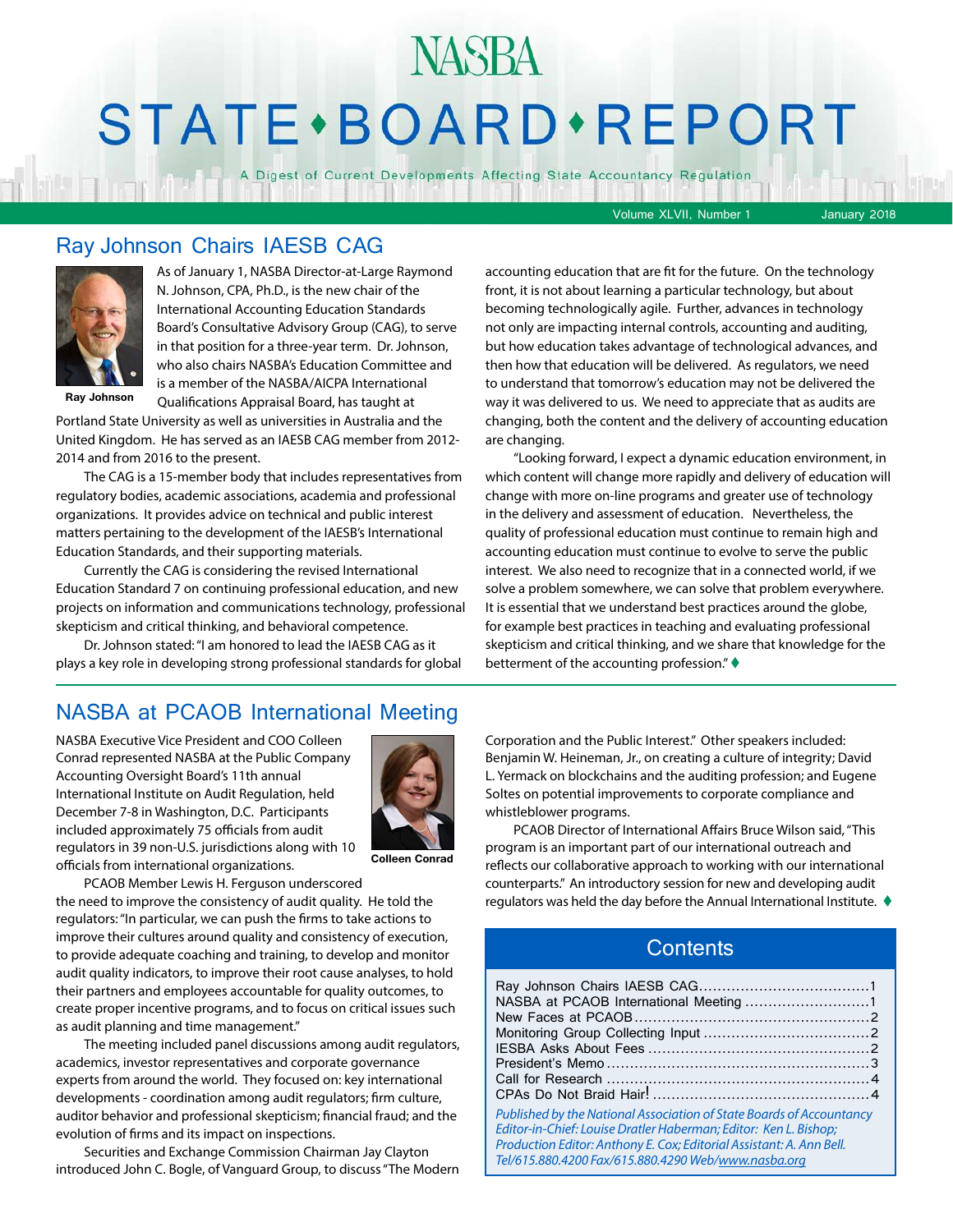#### <span id="page-1-0"></span>New Faces at PCAOB



William D. Duhnke, III, was sworn in as chairman of the Public Company Accounting Oversight Board on January 2. Prior to coming to the PCAOB, Mr. Duhnke was the majority staff director and general counsel to the U.S. Senate Committee on Rules and Administration, chaired by Richard C. Shelby. He joined Senator Shelby's staff in 1995, after serving in the U.S. Navy, and has served as general counsel to

**W.D. Duhnke**

the Senate Committee on Banking, Housing and Urban Affairs, Senate Committee on Appropriations, and Senate Select Committee.

Also sworn in on January 2 was PCAOB member Kathleen M. Hamm, who came from the Promontory Financial Group where she was the global leader of securities and fintech services and senior strategic adviser to the chief executive officer on cyber solutions. From 2014 to early 2017 she had served at the U.S. Treasury Department as counselor to the deputy secretary on cybersecurity and related governance, regulatory compliance, and risk management issues facing the financial services sector.

Other new members coming on to the PCAOB are J. Robert

#### Monitoring Group Collecting Input

Questions have been raised about the independence of the International Federation of Accountants (IFAC) standard-setting process and its responsiveness to the public interest, observes the Monitoring Group in a consultation paper released late last year entitled "Strengthening the Governance and Oversight of the International Audit-Related Standard-Setting Boards in the Public Interest." The Monitoring Group, which

includes the International Organization of Securities Commissions (IOSCO), the Basil Committee on Banking Supervision (BCBS), the European Commission (EC), the Financial Stability Board (FSB), the International Association of Insurance Supervisors (IAIS), and the World Bank Group (WBG) has worked with IFAC with the objective of restoring confidence in the standard-setting of IFAC's independent Boards.

The current governance framework has three separate standardsetting boards that are nominated, funded and staffed by IFAC to develop international standards for (1)audit and assurance, (2) ethics and (3) education. There is also a Public Interest Oversight Board (PIOB) that is charged with protecting the public interest and then there is the Monitoring Group that is responsible for the overall governance of the standard-setting process and its implementation. The consultation paper which is now out for comment, and is being studied by NASBA's Standard Setting Advisory Committee, offers options for consideration in keeping with the Monitoring Group's periodic look at the effectiveness of the standard-setting process. One proposal would have a single independent board to develop and adopt auditing and assurance standards and ethical standards for auditors, rather than the current three separate boards. However, it is proposed that the responsibility for the development and adoption of educational standards remain with IFAC.

"The Monitoring Group notes that there is a legitimate concern

MONITORING GRO

Brown, James Kaiser and Duane DesParte. Mr. Brown is currently a professor of law at the University of Denver, where he is the director of the corporate and commercial law program. Mr. Kaiser is a partner and Global Assurance Methodology and Transformation Leader at PricewaterhouseCoopers and has been with the firm for 38 years. Mr.

DesParte is retiring as Senior Vice President and Corporate Controller of Exelon Corporation where he has been for 14 years, after being an audit partner with Deloitte & Touche and previously Arthur Andersen.



PCAOB Member Jeannette M. Franzel is continuing as a Board member pending the arrival of the new Board members. Chairman James R. Doty and Board Members Steven B. Harris and Lewis Ferguson have completed their service at the PCAOB. Chief of Staff Samantha Ross has also left the PCAOB, having been with the Board since it was first formed. Francis "Abe" Dymond stepped into the Chief of Staff position on January 2. He came to the PCAOB in 2012 and has served as special counsel to Ms. Franzel.  $\blacklozenge$ 

> among many stakeholders that the influence of the profession is at least perceived to be too strong and that addressing this issue could further strengthen public confidence, as well as encourage still-wider global adoption of the International Standards on Auditing (ISAs)," the paper states.

> The Monitoring Group is looking for feedback on whether the changes being

proposed are necessary and if they could more effectively deliver the standards' objectives. Views on whether the options would enhance transparency and public understanding of the governance structure are being requested. The options being suggested would change IFAC's role, but it would be expected to continue to contribute thought leadership on the future development of the accountancy profession. The comment deadline is February 9.  $\blacklozenge$ 

#### IESBA Asks About Fees

The International Ethics Standards Board for Accountants currently has a questionnaire posted on its website to explore a number of matters related to fees charged by firms, with a view to determining whether there is a need for further enhancements to the IFAC Code of Ethics for Professional Accountants or for additional staff guidance. Input is being sought by February 1, 2018 from investors and other users of financial statements, the corporate governance community, the regulatory and audit oversight community, preparers, firms, national standards setters, IFAC member bodies, academics and others. NASBA Ethics Committee Chair Catherine R. Allen (NY) is considering the questionnaire with her committee.  $\blacklozenge$ 

ent hatt im der kreat bestehtet vier mehr kast bare hatt im der kast bestehtet ist im

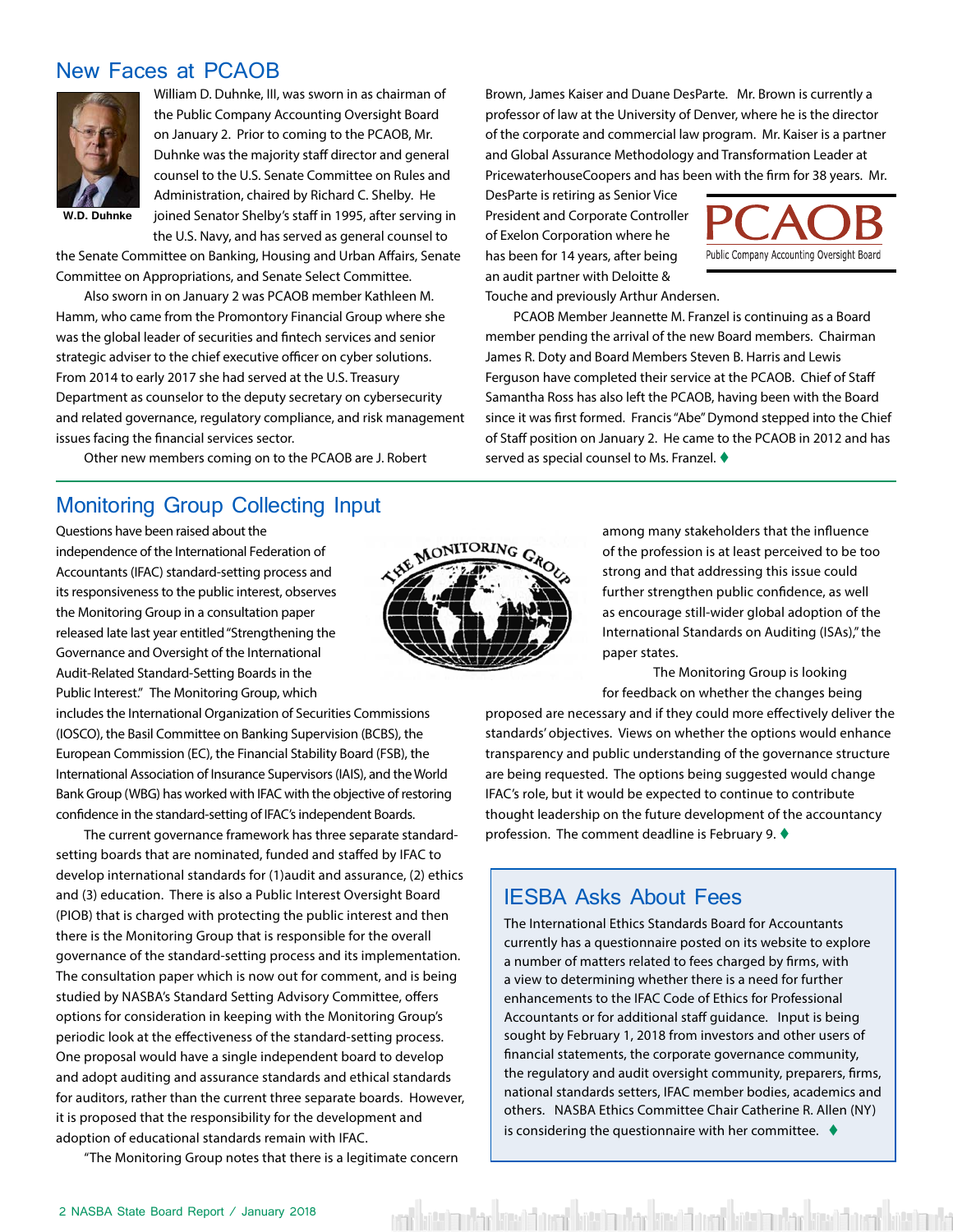# PRESIDENT'S MEMO

## **In 2018: Bots, Cognitive API, AAI and Machine Learning**

Wow….2018! Hard to believe that we are almost two decades into the 21st century. In recent speeches and columns I have been discussing the rapid changes in technology, and how the accounting profession will be impacted by these ever-increasing advances, and how we must be prepared for them as regulators. In our personal lives we readily accept asking ALEXA for an update on the weather, letting our cars autonomously drive us down busy freeways, or having our televisions changing channels by simply saying, "Turn to ESPN." Yet in our professional lives there is somewhat of a reluctance to prepare for what is inevitable. This year, terminology that has not yet become a part of standard accounting and regulatory jargon will be frequently heard and continue to gain in importance. In 2018, bots, cognitive API, advanced artificial intelligence and machine learning will be a part of our vocabulary and, more importantly, a part of the accounting profession's operational environment.



**Ken L. Bishop President & CEO**

So that we are all on the same page, let me provide some generally accepted definitions for the terms mentioned above:

- "Bots" or "Internet robots" are software applications running automated, repetitive structural steps at a pace and accuracy level much higher than the capability of a human being.
- "Cognitive API" or "cognitive computing application programming interface" is essentially an application tool that can learn and enhance itself on its own. It develops artificial intelligence and powerful cognitive computer applications without the need for an expert software developer.
- "Advanced Artificial Intelligence" (AAI) is computer-based intelligence, surpassing the brightest and most gifted human minds, that continuously monitors and perceives its environment to maximize success.
- "Machine Learning" is a computer-application-driven process that provides systems with the ability to continuously analyze information and improve automatically.

There are several more terms and definitions that I could list, but those shown above should give you enough to think about. They are not from a script of a science fiction movie, nor part of some soothsayer's prediction. They are, in fact, very much a part of our current existence. As we consider the rapid transition to reliance on data analytics, it is important to know that these processes provide much of the underlying mechanics that allow data analytics to work and evolve.

In recent months, I have opined that it is important that State Boards and the regulatory community quickly get up-tospeed as to their knowledge of how data analytics and artificial intelligence are being utilized in accounting and auditing. NASBA is preparing to provide education and support to State Boards in that endeavor. We are, and have been, in discussions with fellow regulators, large firms and universities to ascertain the use of technology and to begin developing strategies for how to best regulate work that is, by definition, performed by machines.

I give credit to the American Institute of Certified Public Accountants (AICPA) and their leadership for the work they are doing in this area. They, and others, are developing new technology resources that will provide artificial intelligence tools to firms of all sizes. NASBA volunteers and staff are dedicated to ensuring that State Boards are prepared and have what they need to protect the public. In 2018 that includes understanding bots, cognitive API, advanced artificial intelligence and machine learning.

I wish each of you a happy, safe and prosperous New Year.

*Semper ad meliora (Always toward better things).*

Ken L. Bohop

*— Ken L. Bishop President & CEO*

January 2018 / NASBA State Board Report 3